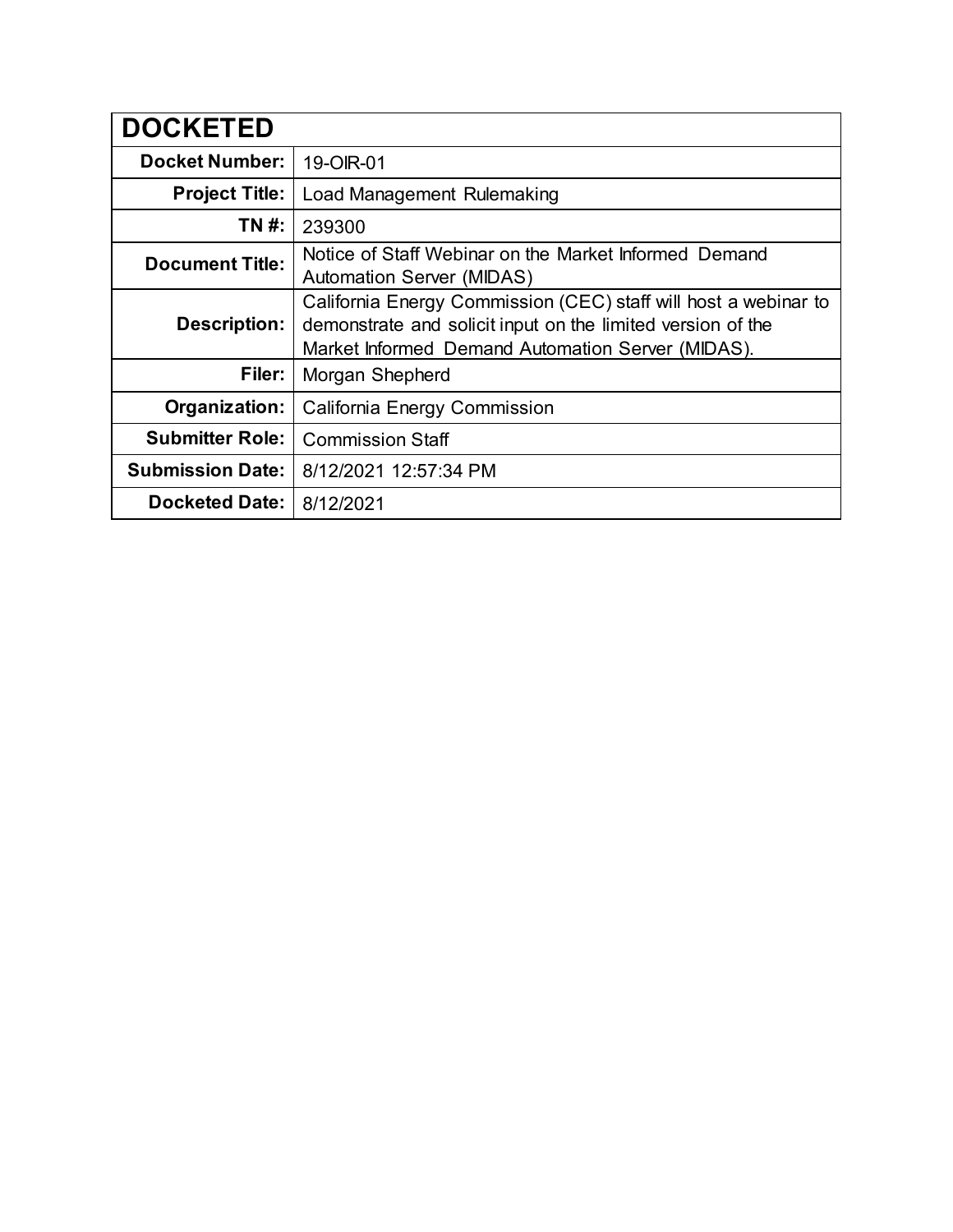#### **CALIFORNIA ENERGY COMMISSION** 1516 Ninth Street

Sacramento, California 95814

[energy.ca.gov](http://www.energy.ca.gov/)

CEC-70 (Revised 2/2021)

*IN THE MATTER OF:*

2020 Load Management Rulemaking: Market Informed Demand Automation Server (MIDAS) Webinar

Docket No. 19-OIR-01

NOTICE OF REMOTE-ACCESS WEBINAR

RE: MIDAS Database

# **Notice of Staff Webinar Market Informed Demand Automation Server (MIDAS) August 27, 2021**

#### 9:00 a.m. **Remote Access Only**

California Energy Commission (CEC) staff will host a webinar to demonstrate and solicit input on the limited version of the Market Informed Demand Automation Server (MIDAS), now available via the documentation included in this notice. A quorum of commissioners may participate, but no votes will be taken.

The webinar will be held remotely, consistent with Executive Order N-08-21 to continue to help California respond to, recover from, and mitigate the impacts of the COVID-19 pandemic. The public can participate in the webinar consistent with the direction in the executive order.

#### **Agenda**

The webinar will include a presentation on MIDAS, its alignment with the proposed load management standards, and the technical specifications. MIDAS documentation, which includes instructions for interfacing, will be presented and discussed. A question and answer and public comment period will follow. A detailed agenda will be posted prior to the webinar on the [Load](https://www.energy.ca.gov/proceedings/energy-commission-proceedings/2020-load-management-rulemaking)  [Management S](https://www.energy.ca.gov/proceedings/energy-commission-proceedings/2020-load-management-rulemaking)tandards Rulemaking website at [https://www.energy.ca.gov/proceedings/energy](https://www.energy.ca.gov/proceedings/energy-commission-proceedings/2020-load-management-rulemaking)[commission-proceedings/2020-load-management-rulemaking.](https://www.energy.ca.gov/proceedings/energy-commission-proceedings/2020-load-management-rulemaking)

#### **Background**

To increase demand flexibility and grid reliability, the CEC has implemented MIDAS, a statewide system that can store and share time-of-use (TOU) rates, FlexAlerts, and greenhouse gas emissions signals. MIDAS provides a platform for (1) electric load serving entities and other authorized users to securely upload rates and other time-varying data, and (2) Automation Service

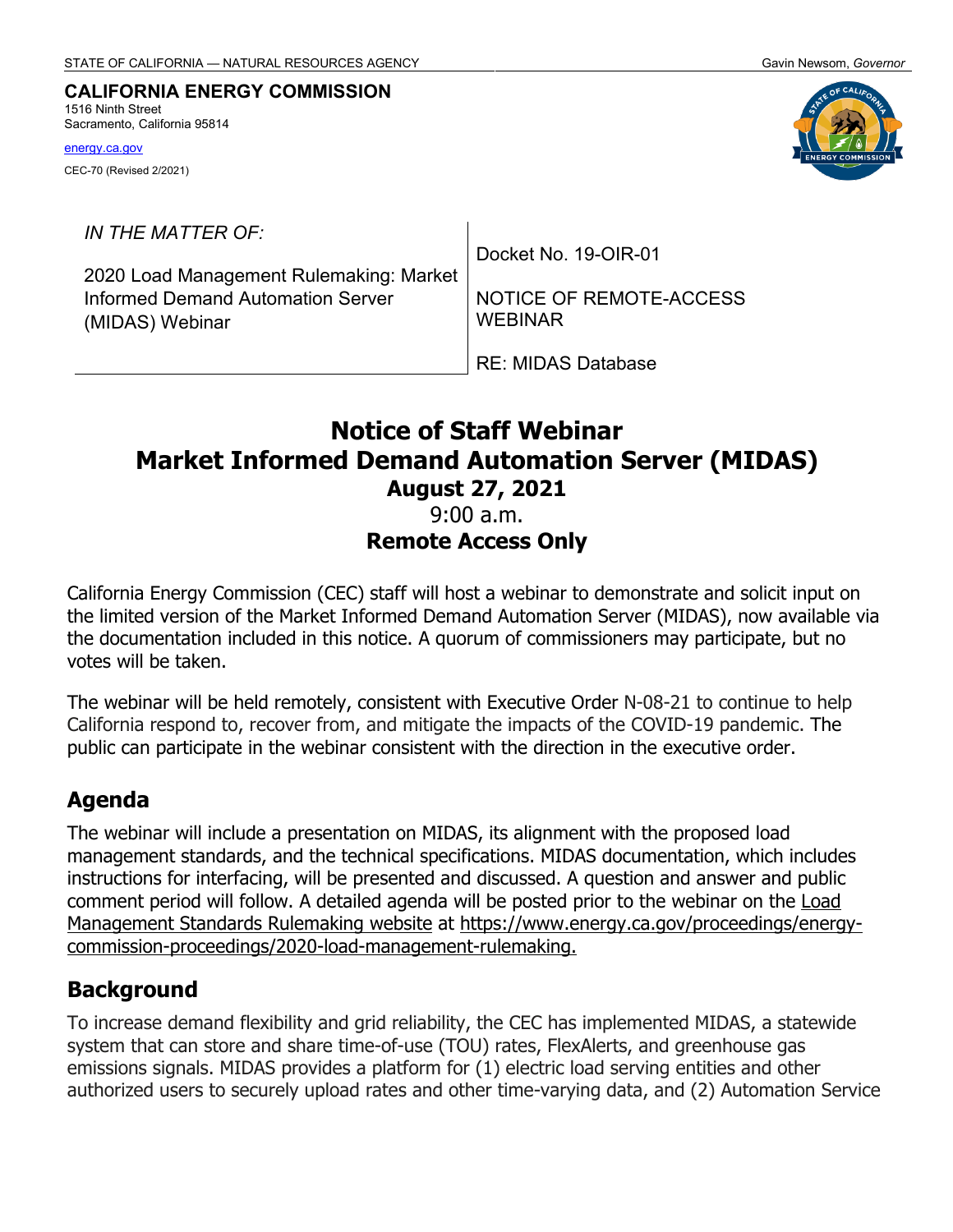Providers (ASPs) and other registered users to download the data for use in automating flexibility in customer loads. This functionality will support proposed Load Management Standards, which rely on automated customer response to TOU rates for cost effectiveness.

The MIDAS database has been designed to support time-varying grid data at intervals as small as one second and with locational specificity at the zip code level, building level, and potentially the appliance level. MIDAS grid signals can provide customers with information to make decisions about shifting and reducing loads in real-time as needed by the grid. Electricity customers who choose to automate loads in response to MIDAS signals will optimize building operations and energy usage.

#### **Remote Attendance**

The webinar may be accessed by clicking the Zoom link below or visiting [Zoom](https://zoom.us/join) at https://join.zoom.us and entering the ID and password for the webinar listed below. If you experience difficulties joining, contact Zoom at (888) 799-9666 ext. 2 or the Public Advisor's Office at [publicadvisor@energy.ca.go](mailto:publicadvisor@energy.ca.gov)v, or by phone at (916) 654-4489 or toll-free at (800) 822-6228.

#### **Link to Webinar:**

[https://energy.zoom.us/j/91019401771?pwd=RzFJZ0Q1em1LdTlwc2FkQUVqelZxdz09](https://gcc02.safelinks.protection.outlook.com/?url=https%3A%2F%2Fenergy.zoom.us%2Fj%2F91019401771%3Fpwd%3DRzFJZ0Q1em1LdTlwc2FkQUVqelZxdz09&data=04%7C01%7C%7Cf469507dfc3d4b27640b08d947b37dc3%7Cac3a124413f44ef68d1bbaa27148194e%7C0%7C0%7C637619658501116255%7CUnknown%7CTWFpbGZsb3d8eyJWIjoiMC4wLjAwMDAiLCJQIjoiV2luMzIiLCJBTiI6Ik1haWwiLCJXVCI6Mn0%3D%7C1000&sdata=%2FLlx0f7ZlSD7DI63IUdOyv%2FYLA8pc7A9Q1fd%2BZkOsew%3D&reserved=0)

**Webinar ID:** 910 1940 1771 **Webinar Password:** 960151

Use the "raise hand feature" to indicate you want to speak and the administrator will indicate when your line is open and ready for you to make a comment.

**To Participate by Telephone**, dial (213) 338-8477 or (669) 219-2599, or toll free at (888) 475- 4499. When prompted, enter the ID: 910 1940 1771. To comment, dial \*9 to "raise your hand" and \*6 to mute/unmute your phone line.

## **Public Comment**

**Oral comments** will be accepted at the end of the webinar. Comments may be limited to three minutes or less per speaker and one person per organization. If participating via Zoom's online platform, use the "raise hand" feature so the administrator can announce your name and unmute you. If you are participating by telephone, press \*9 to "raise your hand" and \*6 to mute/unmute.

**Written comments** must be submitted to the Docket Unit by 5:00 p.m. on September 15, 2021. Written and oral comments, attachments, and associated contact information (including address, phone number, and email address) will become part of the public record of this proceeding with access available via any internet search engine.

The CEC encourages use of its electronic commenting system. Visit the [e-commenting page](https://efiling.energy.ca.gov/Ecomment/Ecomment.aspx?docketnumber=19-OIR-01) at [https://efiling.energy.ca.gov/Ecomment/Ecomment.aspx?docketnumber=19-OIR-01,](https://efiling.energy.ca.gov/Ecomment/Ecomment.aspx?docketnumber=19-OIR-01) which links to the comment page for this docket. Enter your contact information and a comment title describing